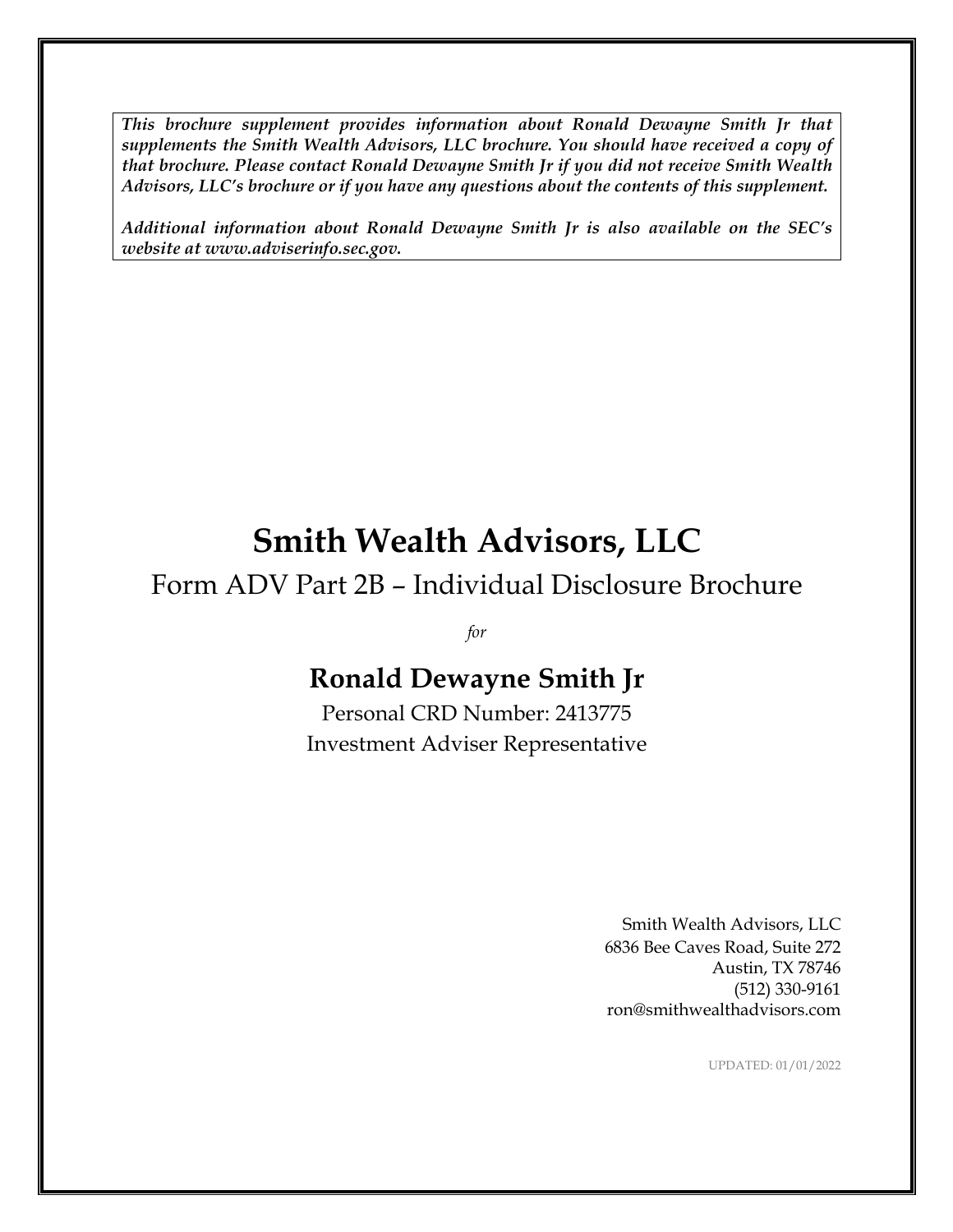## **Item 2: Educational Background and Business Experience**

| Name:                                                        | Ronald Dewayne Smith Jr | <b>Born: 1966</b>                                |
|--------------------------------------------------------------|-------------------------|--------------------------------------------------|
| <b>Educational Background and Professional Designations:</b> |                         |                                                  |
| Education:                                                   |                         |                                                  |
| BS Finance and Management, University of Maryland - 1993     |                         |                                                  |
| <b>Business Background:</b>                                  |                         |                                                  |
|                                                              | 05/2015 - Present       | President<br>Smith Wealth Advisors, LLC          |
|                                                              | $10/1993 - 04/2015$     | <b>Financial Advisor</b><br>Ameriprise Financial |

## **Item 3: Disciplinary Information**

There are no legal or disciplinary events that are material to a client's or prospective client's evaluation of this advisory business.

#### **Item 4: Other Business Activities**

Ronald Dewayne Smith is the founder of Smith Wealth Advisors, LLC and always acts in the best interest of the client; including the sale of commissionable products to advisory clients. Clients are in no way required to utilize the services of any representative of Smith Wealth Advisors, LLC in connection with such individual's activities outside of Smith Wealth Advisors, LLC.

Ronald Dewayne Smith is also founder of Vista Park Lamesa, LLC.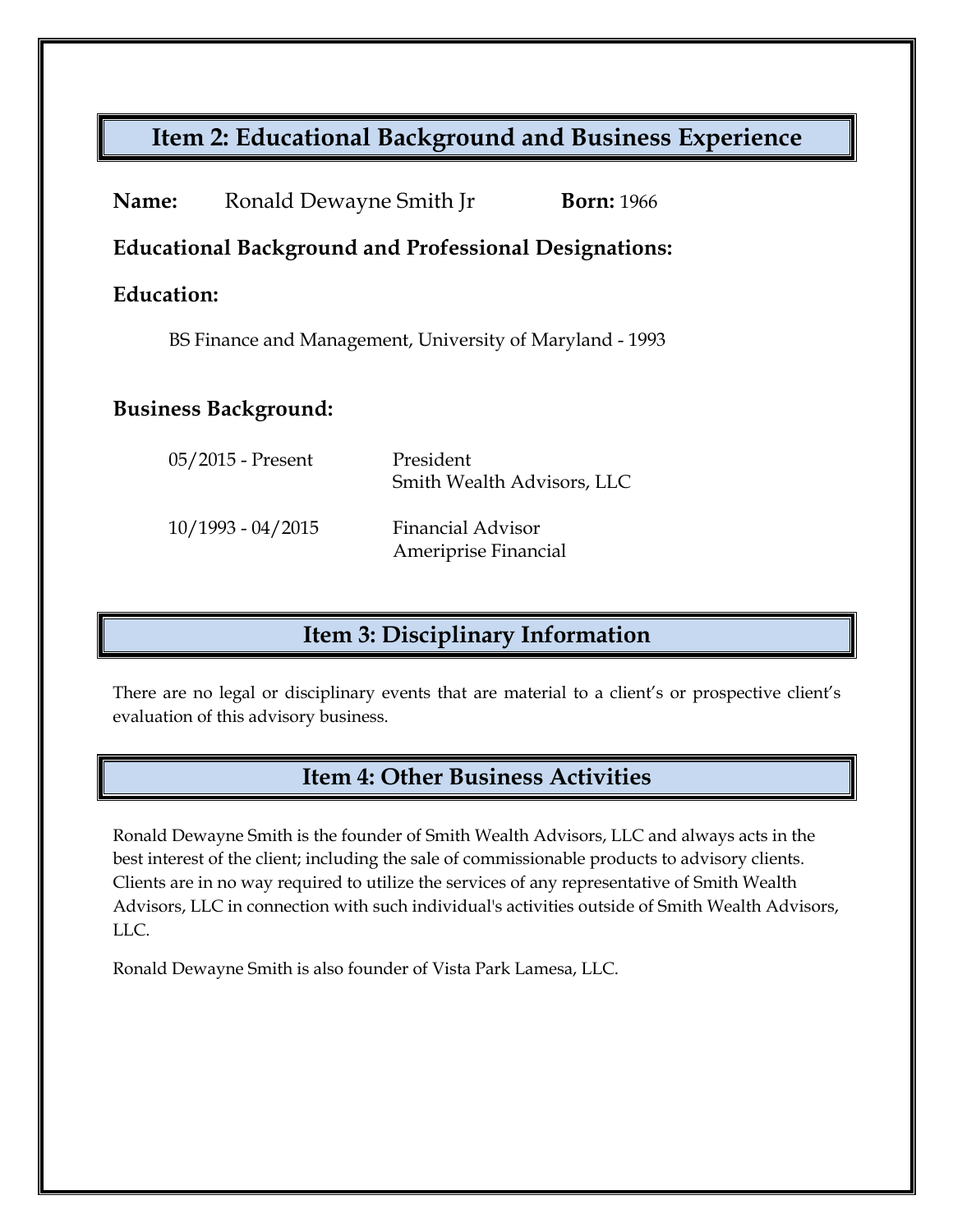#### **Item 5: Additional Compensation**

Ronald Dewayne Smith Jr does receive any compensation from any outside activities.

## **Item 6: Supervision**

As the only owner and President of Smith Wealth Advisors, LLC, Ronald Dewayne Smith Jr supervises all activities of the firm and its employees. Ronald Dewayne Smith Jr's response information is on the cover page of this disclosure document. Ronald Dewayne Smith Jr adheres to all required regulations regarding the activities of an Investment Adviser Representative and follows all policies and procedures outlined in the firm's policies and procedures manual, including the Code of Ethics, and appropriate securities regulatory requirements.